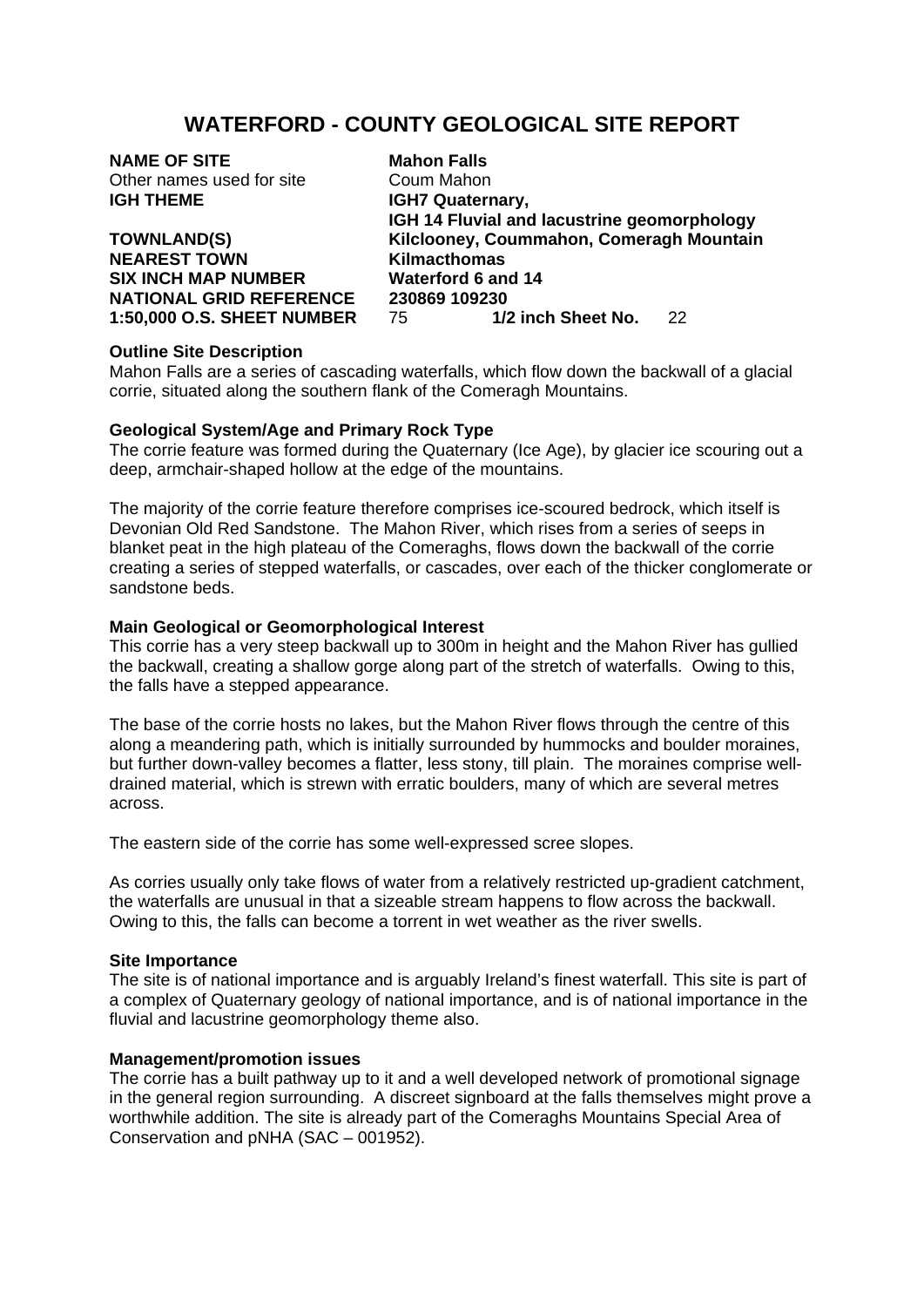

Mahon falls, viewed from the access path for visitors.